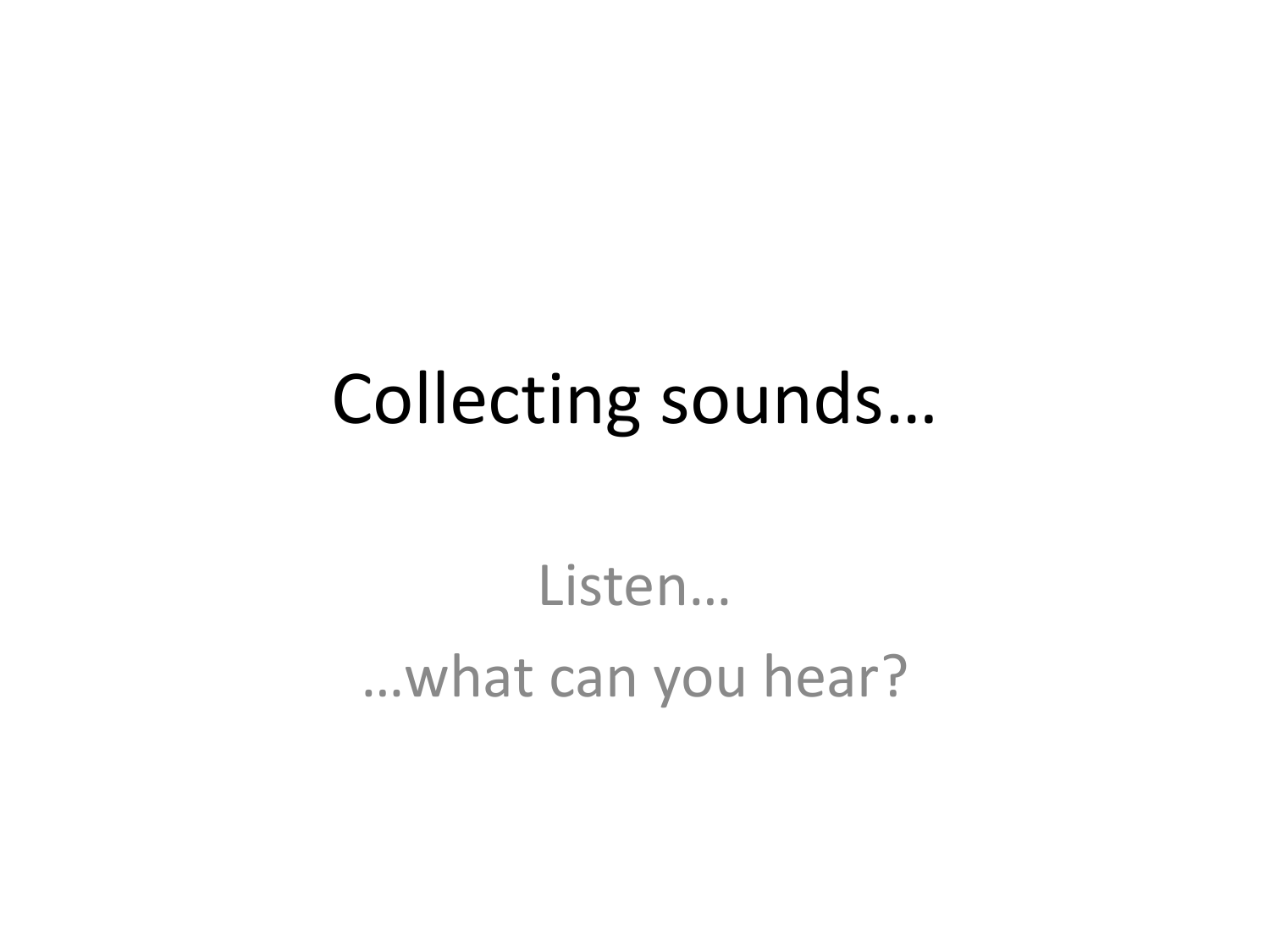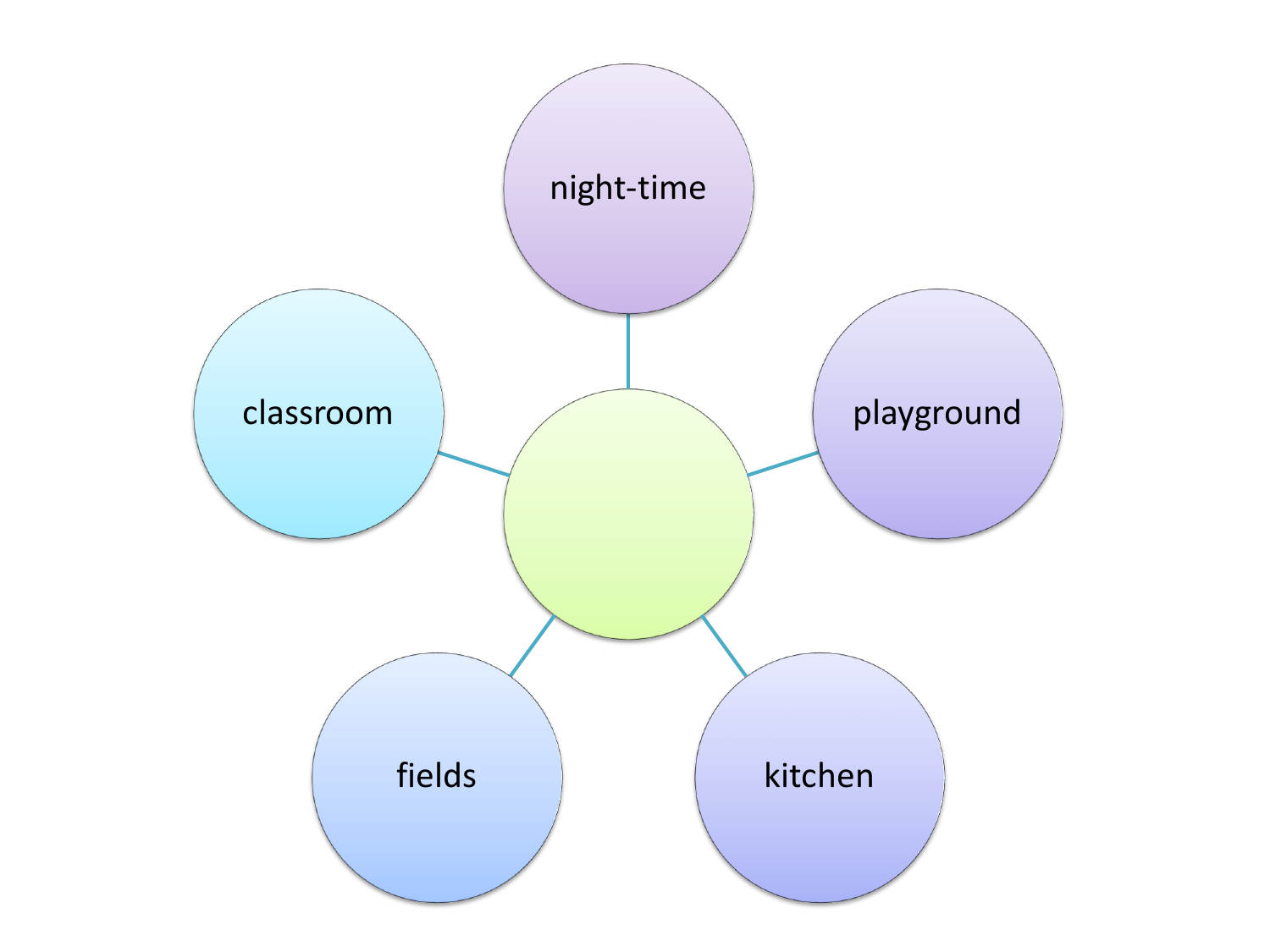### If you could collect the sounds you most want to remember, what would they be?

| The sound | What makes the<br>sound | <b>Feelings</b>                       | <b>Thoughts</b>                                     |
|-----------|-------------------------|---------------------------------------|-----------------------------------------------------|
| tweeting  | <b>birds</b>            | <b>Happy that Spring</b><br>is coming | Are the birds<br>talking to each<br>other?          |
| gushing   | wind in the trees       | It is strong and a<br>bit spooky      | Where does it<br>come from and<br>where does it go? |
|           |                         |                                       |                                                     |
|           |                         |                                       |                                                     |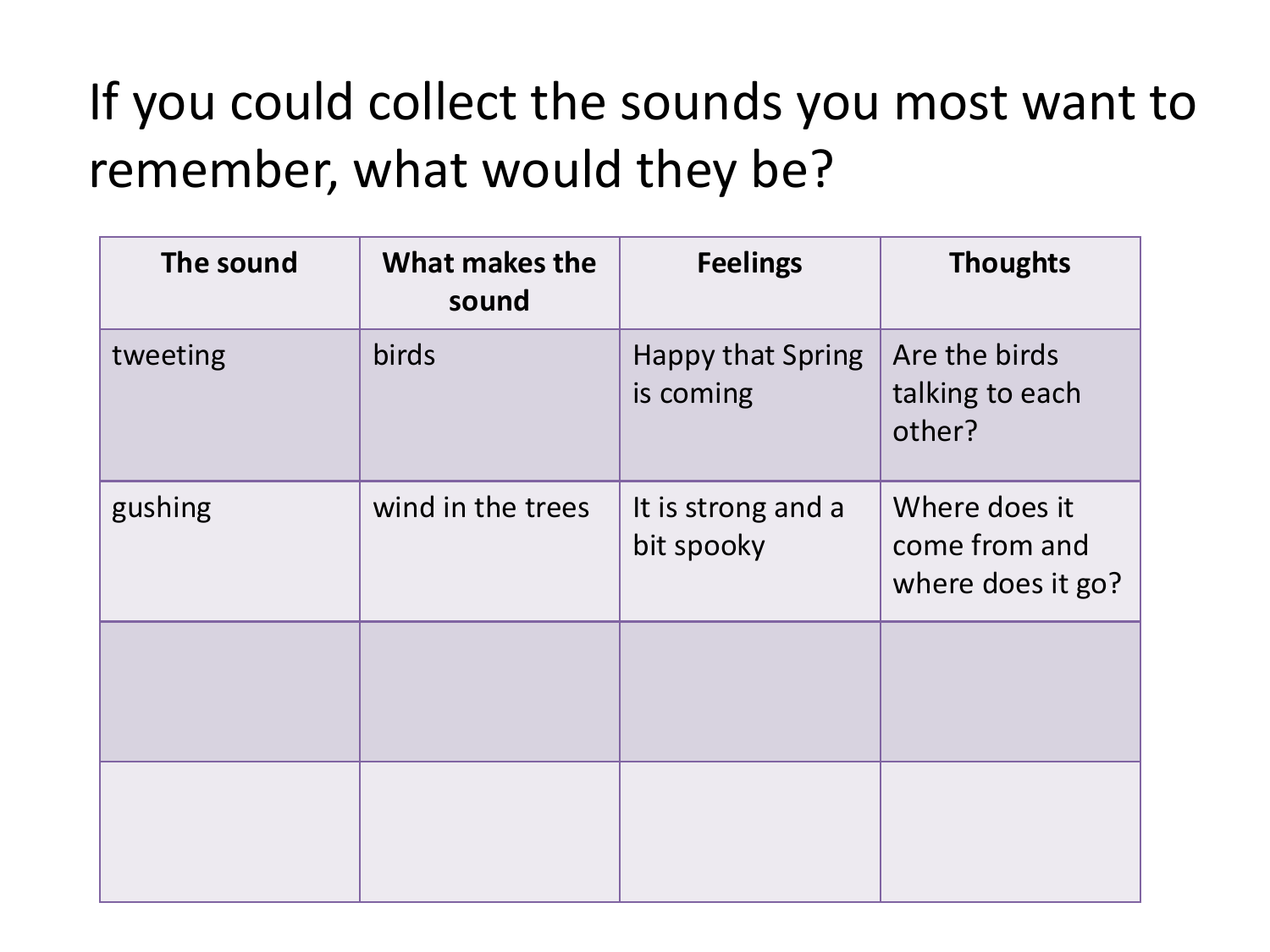# Read together…

A stranger called this morning Dressed all in black and grey Put every sound into a bag And carried them away

How do you feel about the stranger and what he does?

What is the mood of the opening?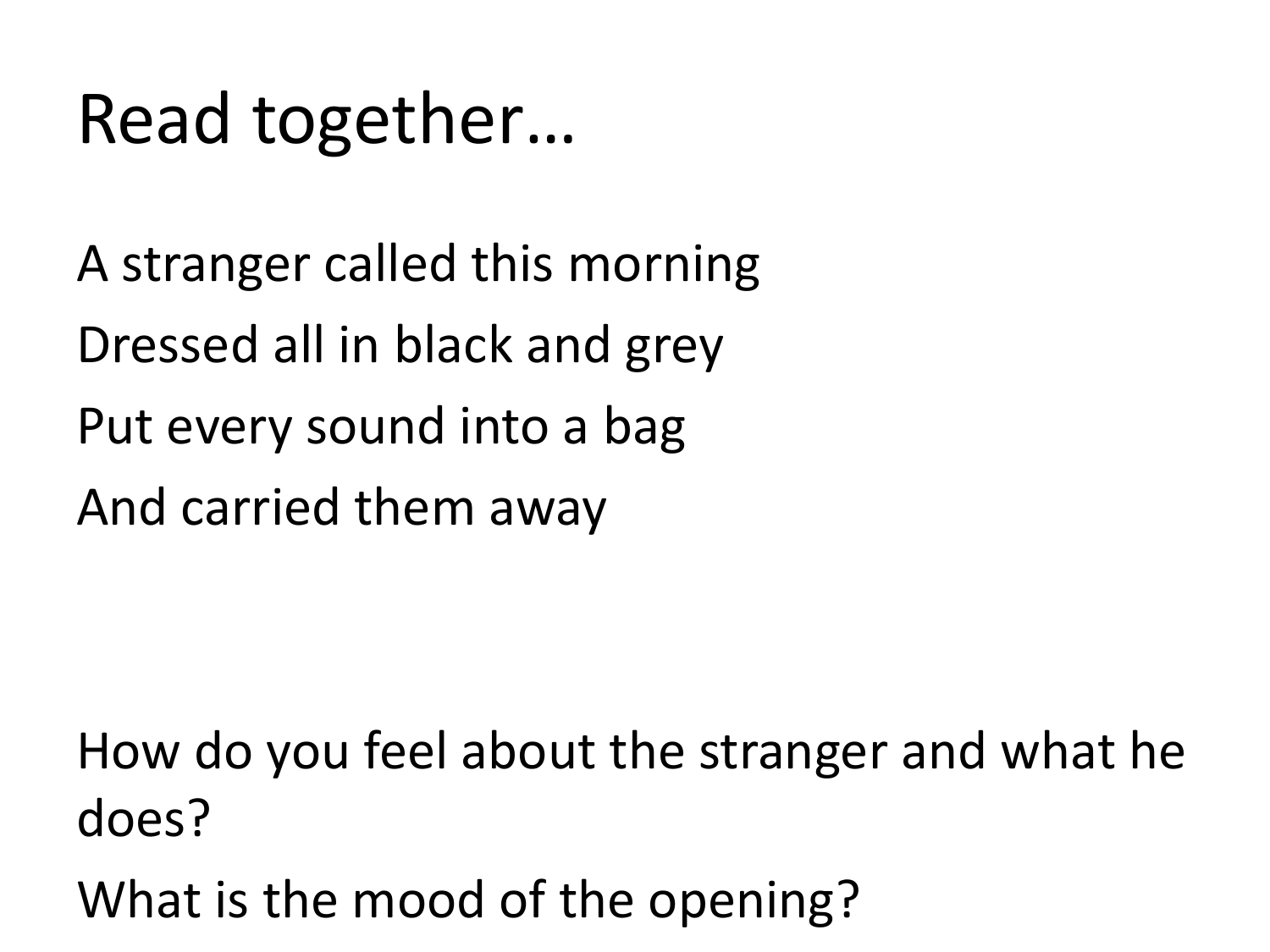A stranger called this morning Dressed all in black and grey Put every sound into a bag And carried them away

The whistling of the kettle The turning of the lock The purring of the kitten The ticking of the clock

The popping of the toaster The crunching of the flakes When you spread the marmalade The scraping noise it makes

The hissing of the frying pan The ticking of the grill The bubbling of the bathtub As it starts to fill

The drumming of the raindrops On the windowpane When you do the washing-up The gurgle of the drain

The crying of the baby The squeaking of the chair The swishing of the curtain The creaking of the stair

A stranger called this morning He didn't leave his name Left us only silence Life will never be the same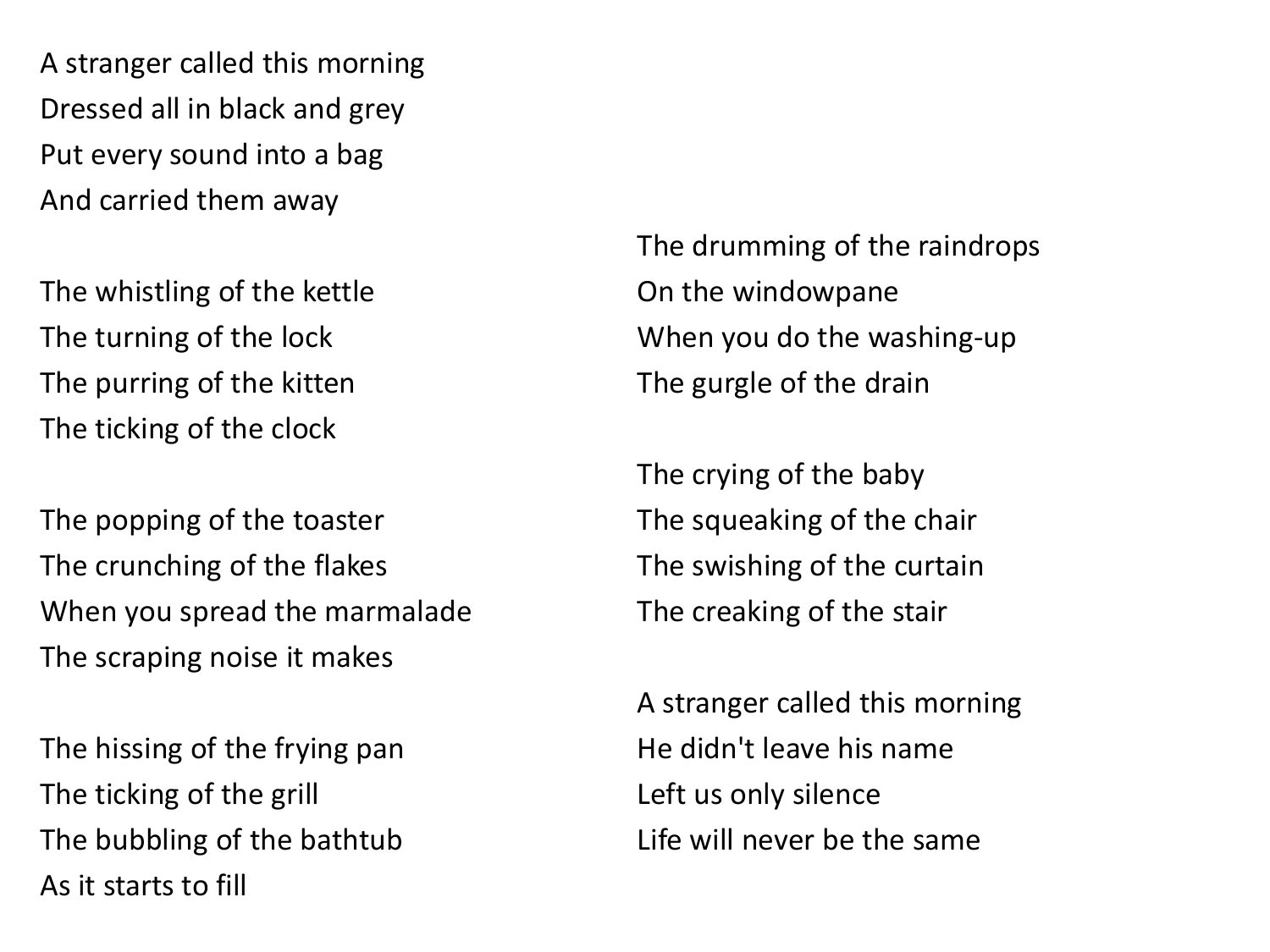• All of the sounds are very everyday sounds – where are they happening?

• How do you think the writer feels about the sounds? How do you know?

• How does the writer feel at the end of the poem?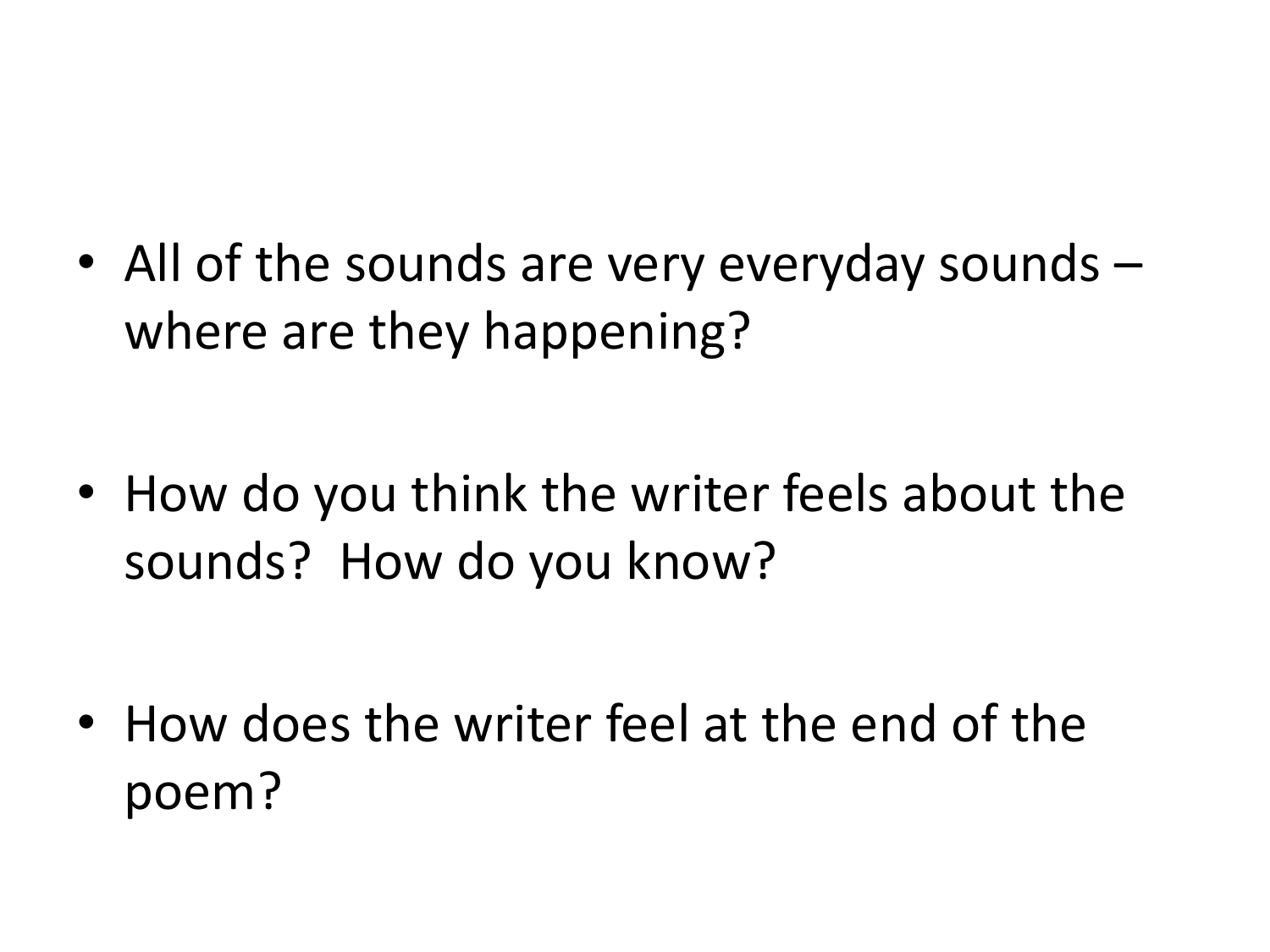- Prepare a reading of the poem
- Make it clear how you feel about each sound by the way you read it aloud.
- How will you read the first and last stanza?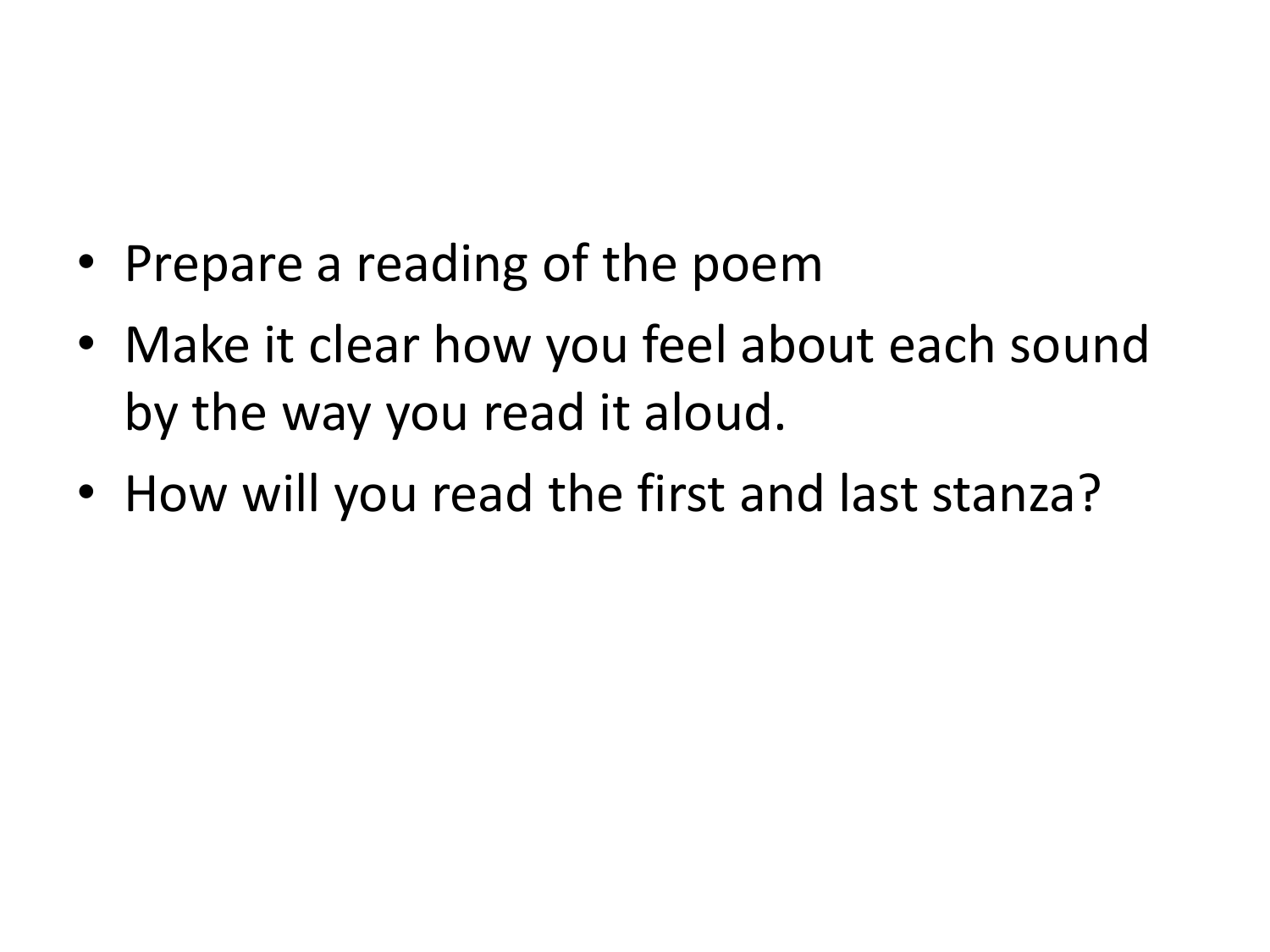• What title would you give the poem?

• Be ready to give your reasons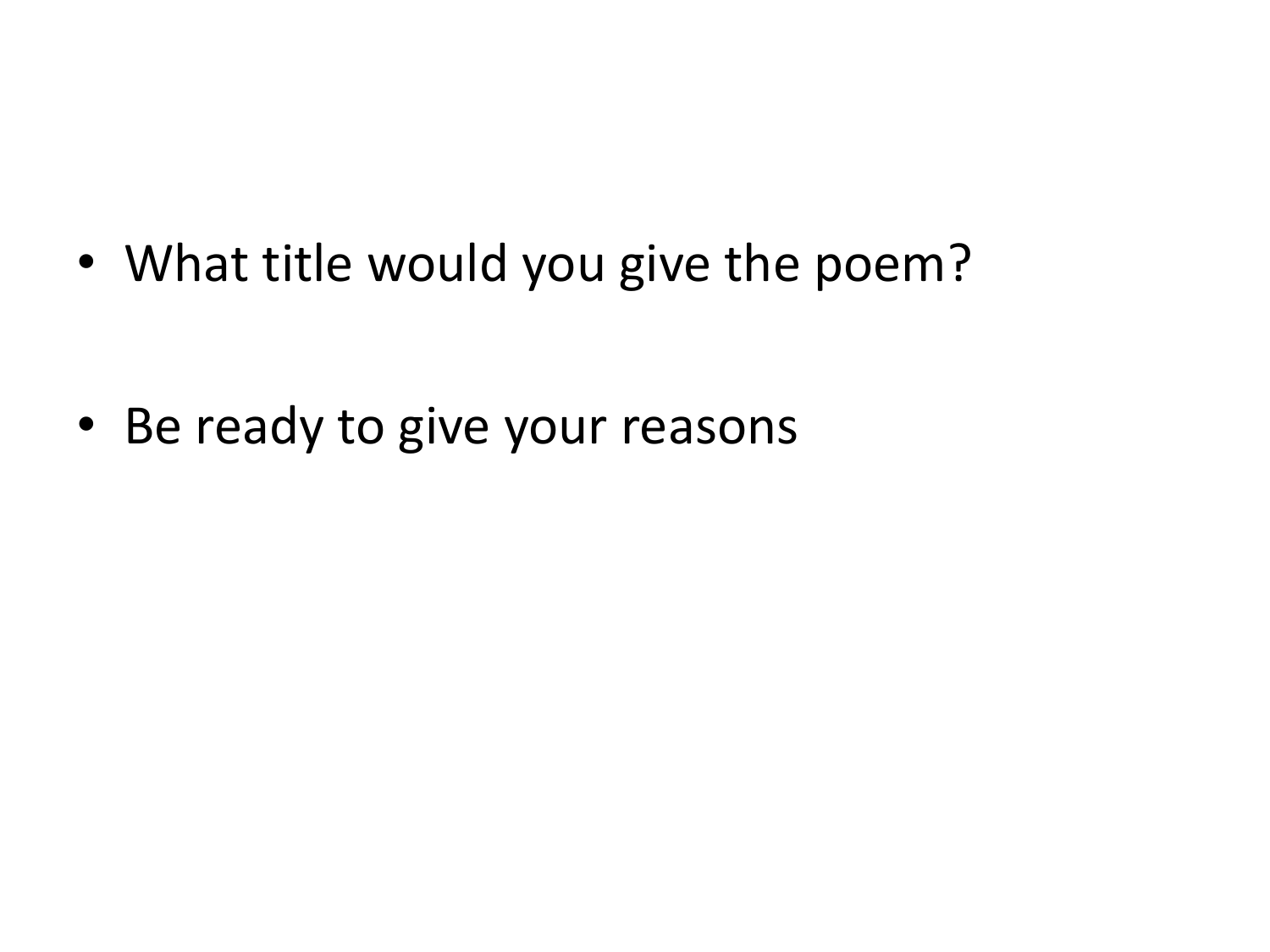The poem is called:

#### **The Sound Collector**

Do you think this is a good title? Does it make you feel any differently about the man who takes the sounds away?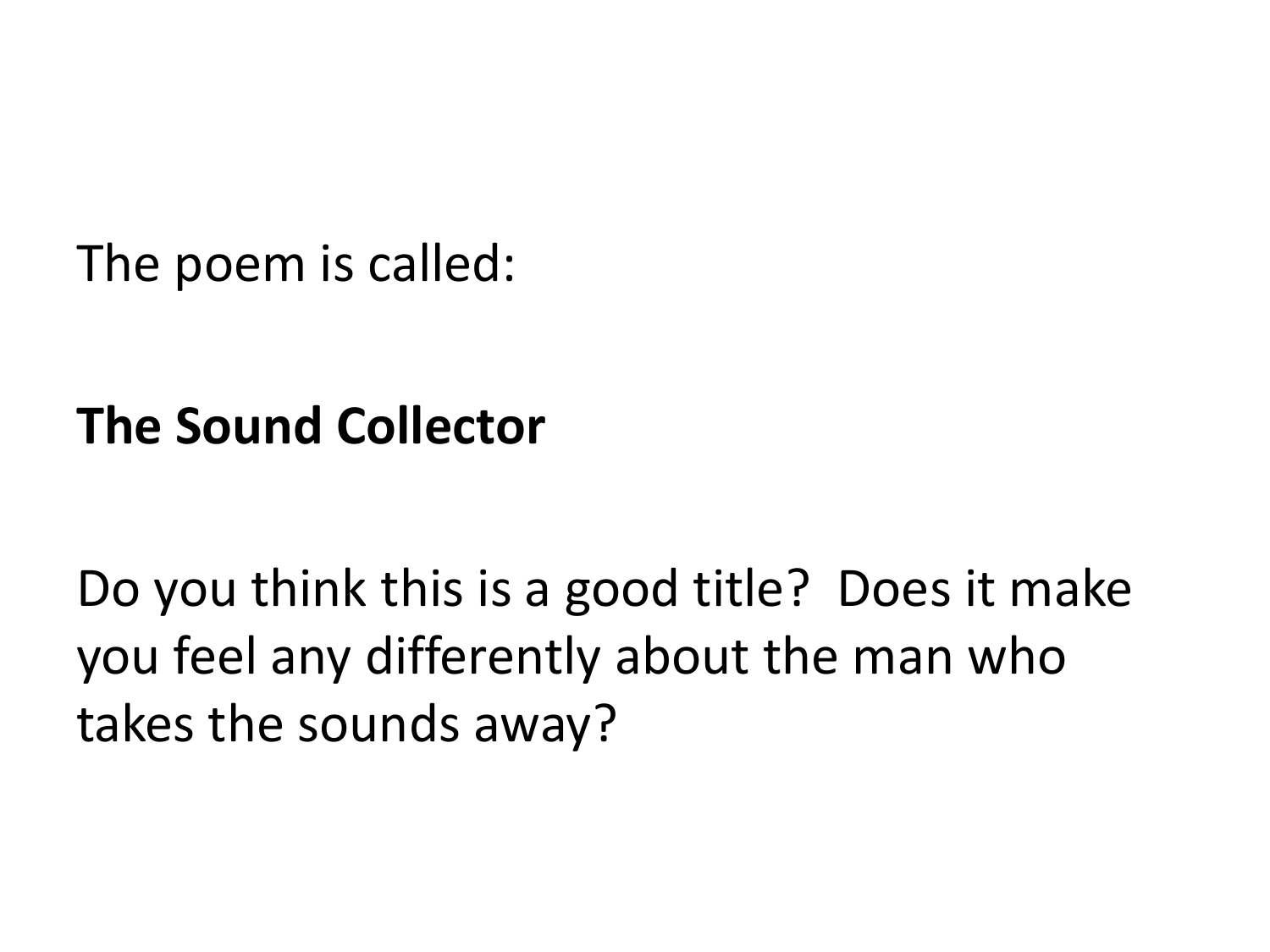# Let's remember…

#### The rules about adding the –ing suffix

| scratch | scratching |  |
|---------|------------|--|
| turn    | turning    |  |
| tick    | ?          |  |
| cry     | ?          |  |
| buzz    | ?          |  |
| bubble  | bubbling   |  |
| gurgle  | gurgling   |  |
| whistle |            |  |
| giggle  | ?          |  |
| snuffle | ?          |  |
| whip    | whipping   |  |
| slap    | ?          |  |
| hit     | ?          |  |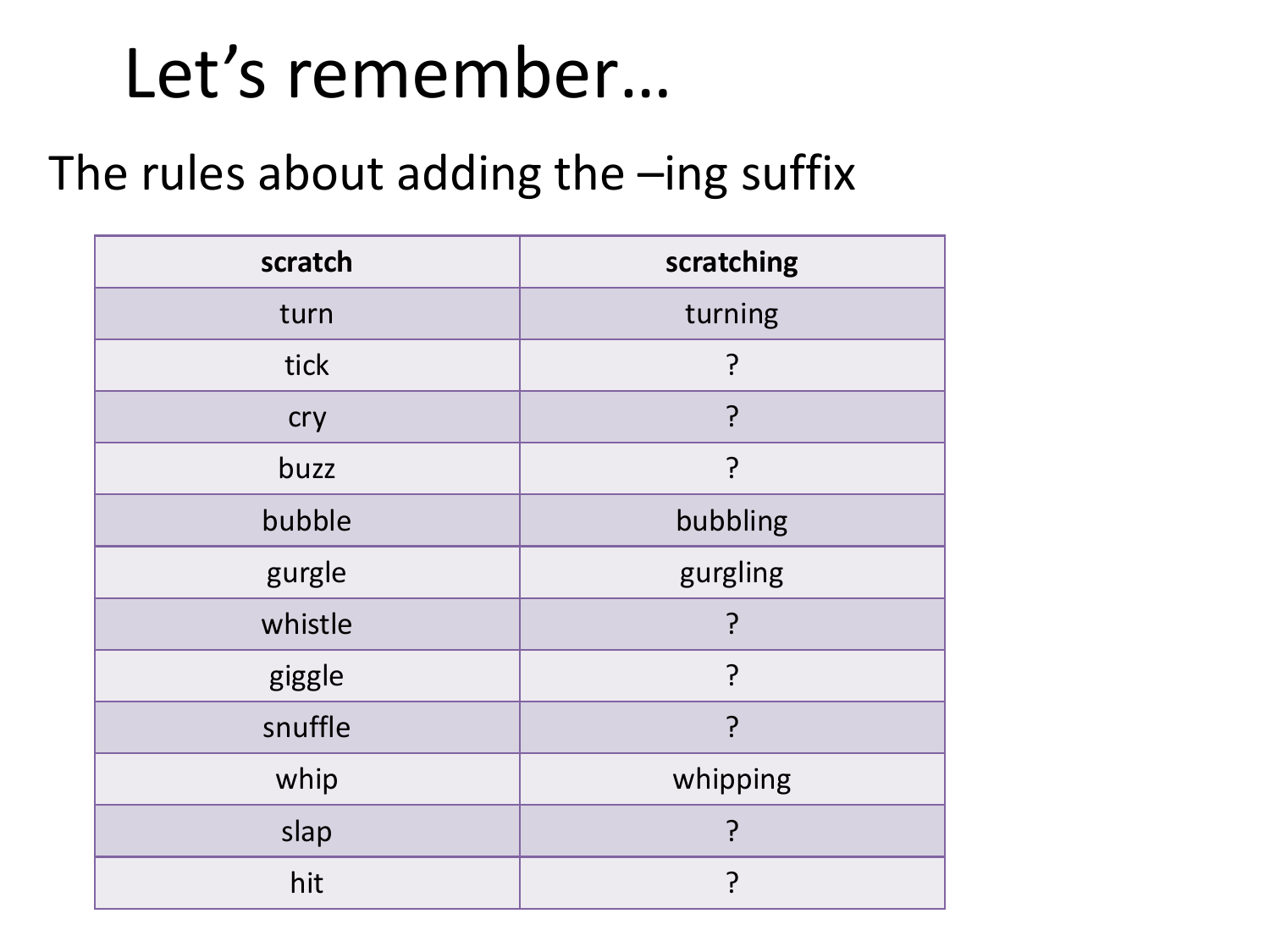#### Choose your favourite sound-filled place

| The ing | of | the | on<br>when<br>as |
|---------|----|-----|------------------|
|         |    |     |                  |
|         |    |     |                  |
|         |    |     |                  |
|         |    |     |                  |
|         |    |     |                  |

You might wish to add an adjective in to the noun phrase e.g. the **sharp** whistling of the kettle The **soft** purring of the kitten

Challenge! Look at the rhyming lines in Roger McGough's poem: line two and four in each stanza. Can you find or make rhymes in any of these words that will end your lines?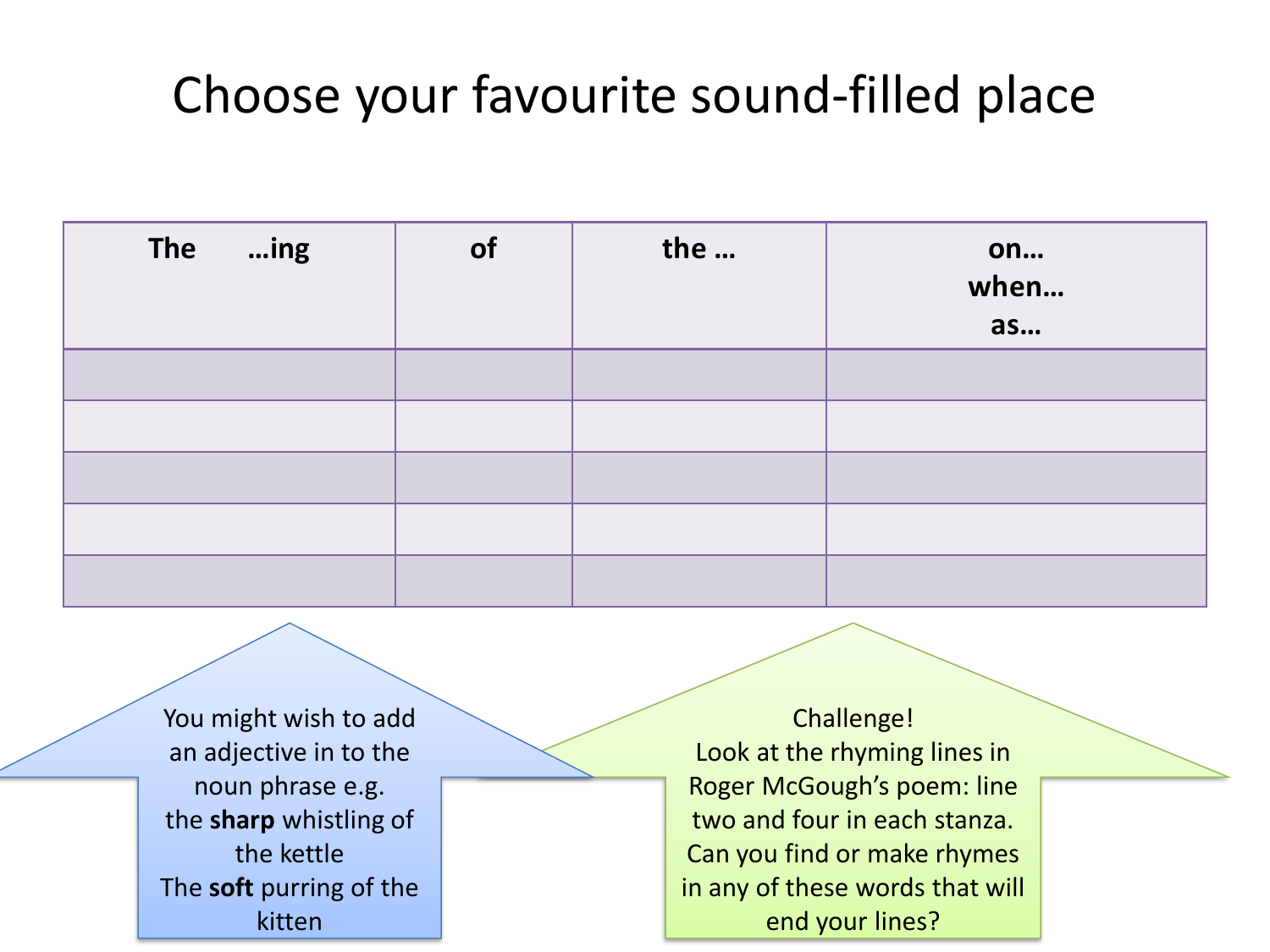# Composing!

• Now write your poem out – making sure the sounds are left to be enjoyed at the end of each line.

Go back to the first and last stanzas in Roger McGough's poem.

- Will you start and end with the sound collector?
- Will your sound collector be different?
- Will they take the sounds away or do something different?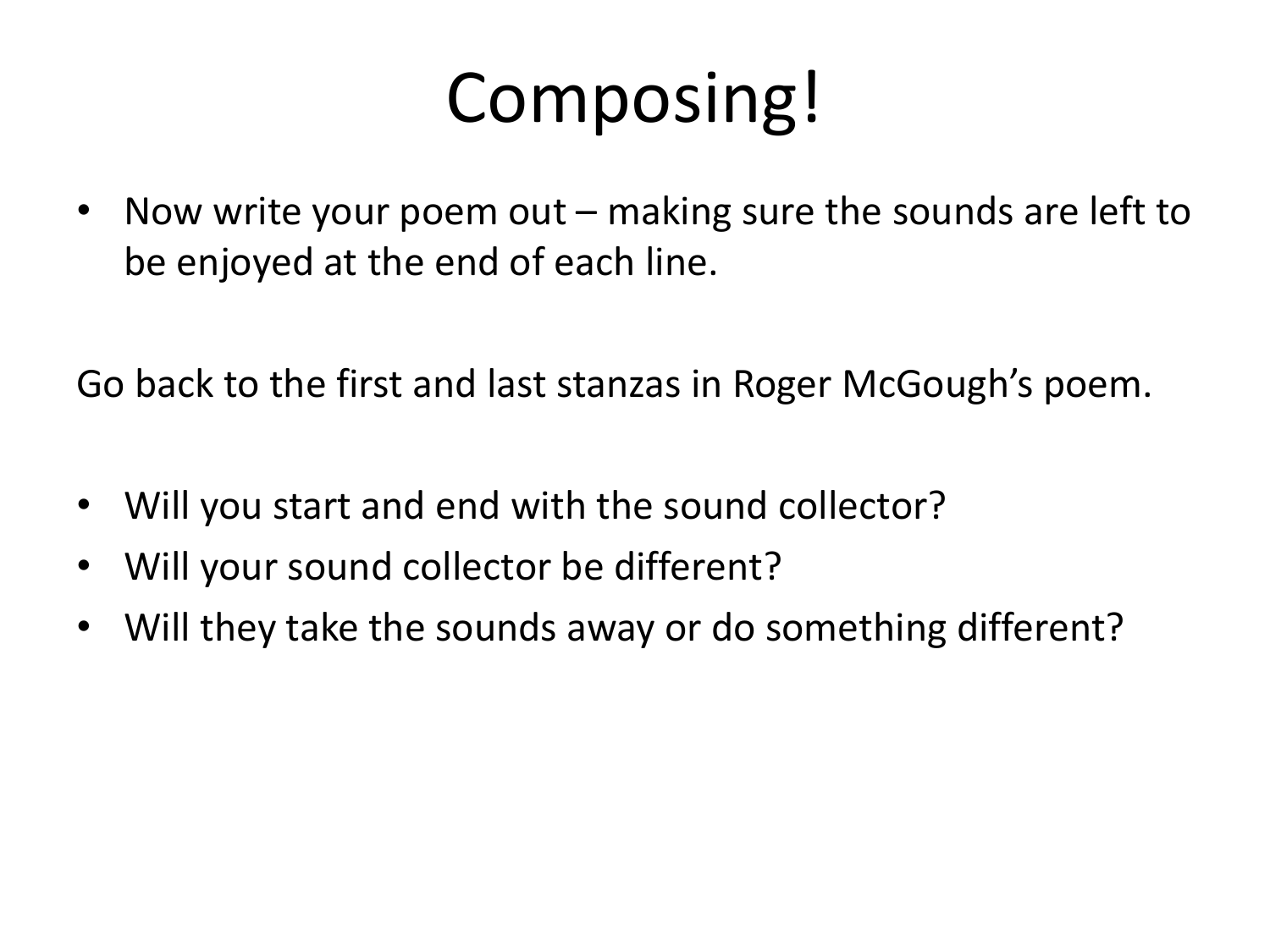# Reviewing

Read a partner's sound collection poem. What are your favourite sounds that they have described. Add a post-it note to their page

'I like the…sound because it makes me feel/think…' 'I like the choice of the word…because it makes me feel/think…'

Is there a description the writer could improve? 'You could try a different word for…'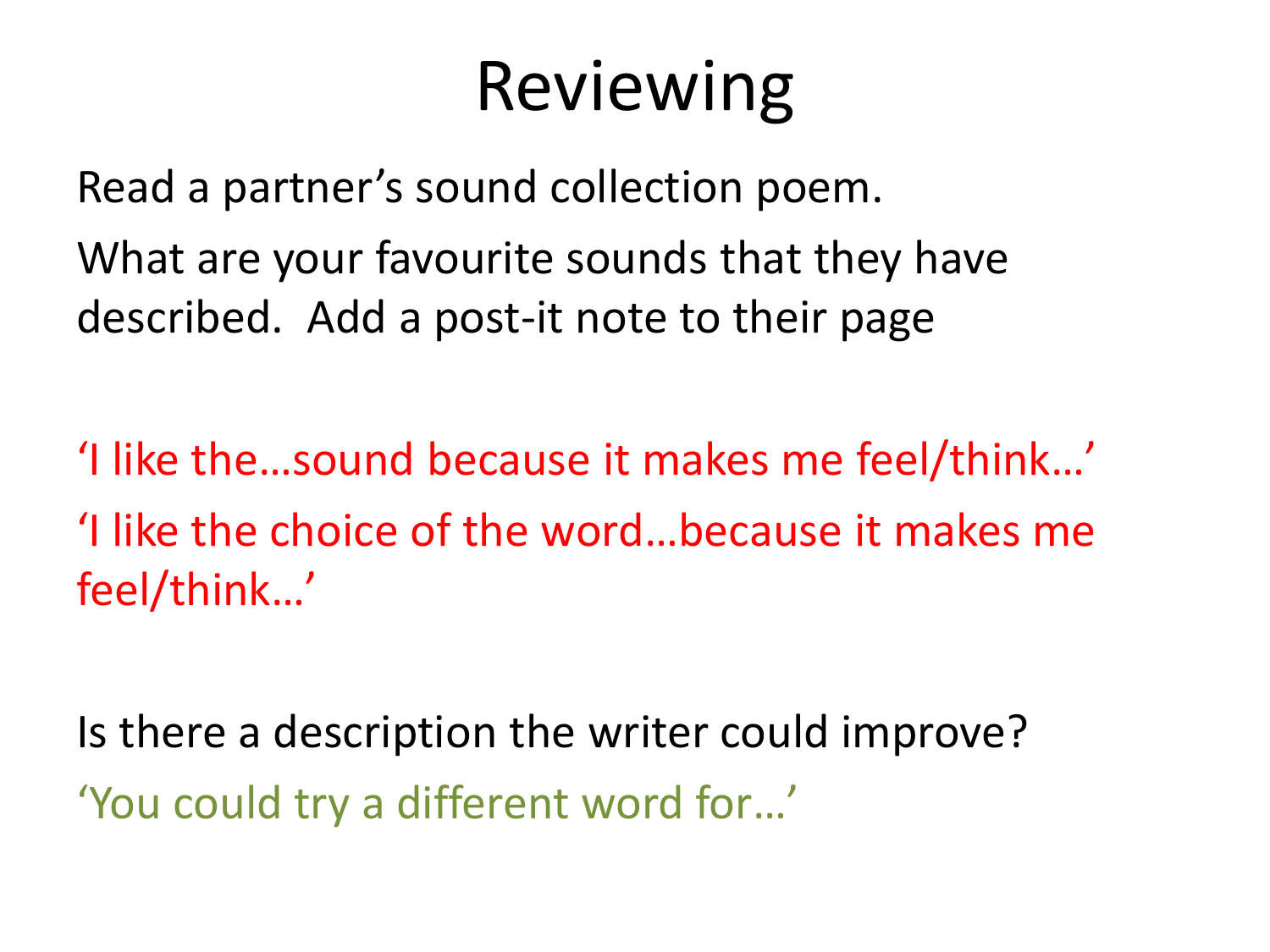An excellent sound collector poem will…?

What is it in your poems that will make us enjoy them and make us think about sounds and how they make us feel?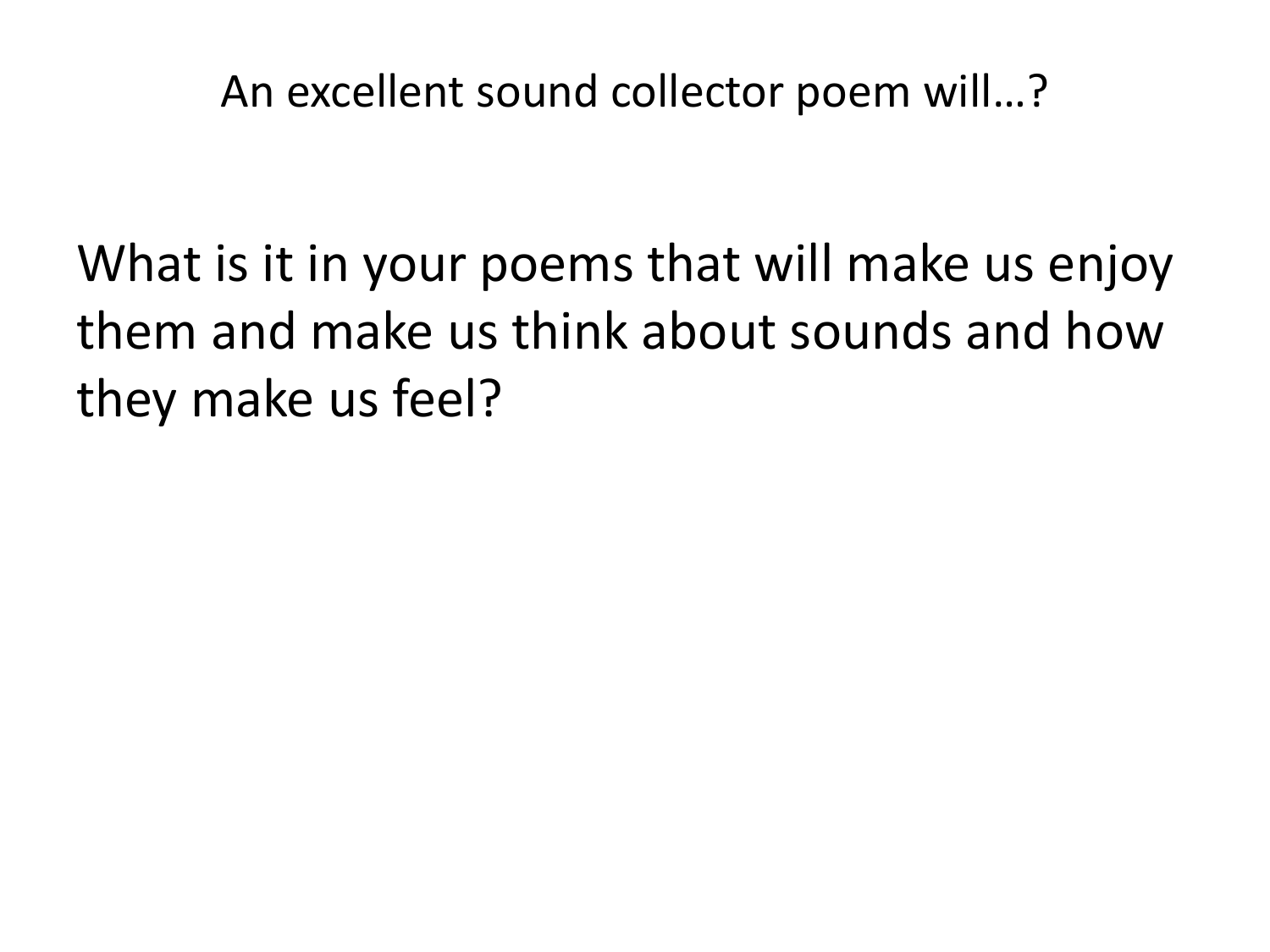# Performing

- Choose the best poem in your group of 3
- Be ready to say why you think it is the best
- Prepare a reading of it for the rest of the class